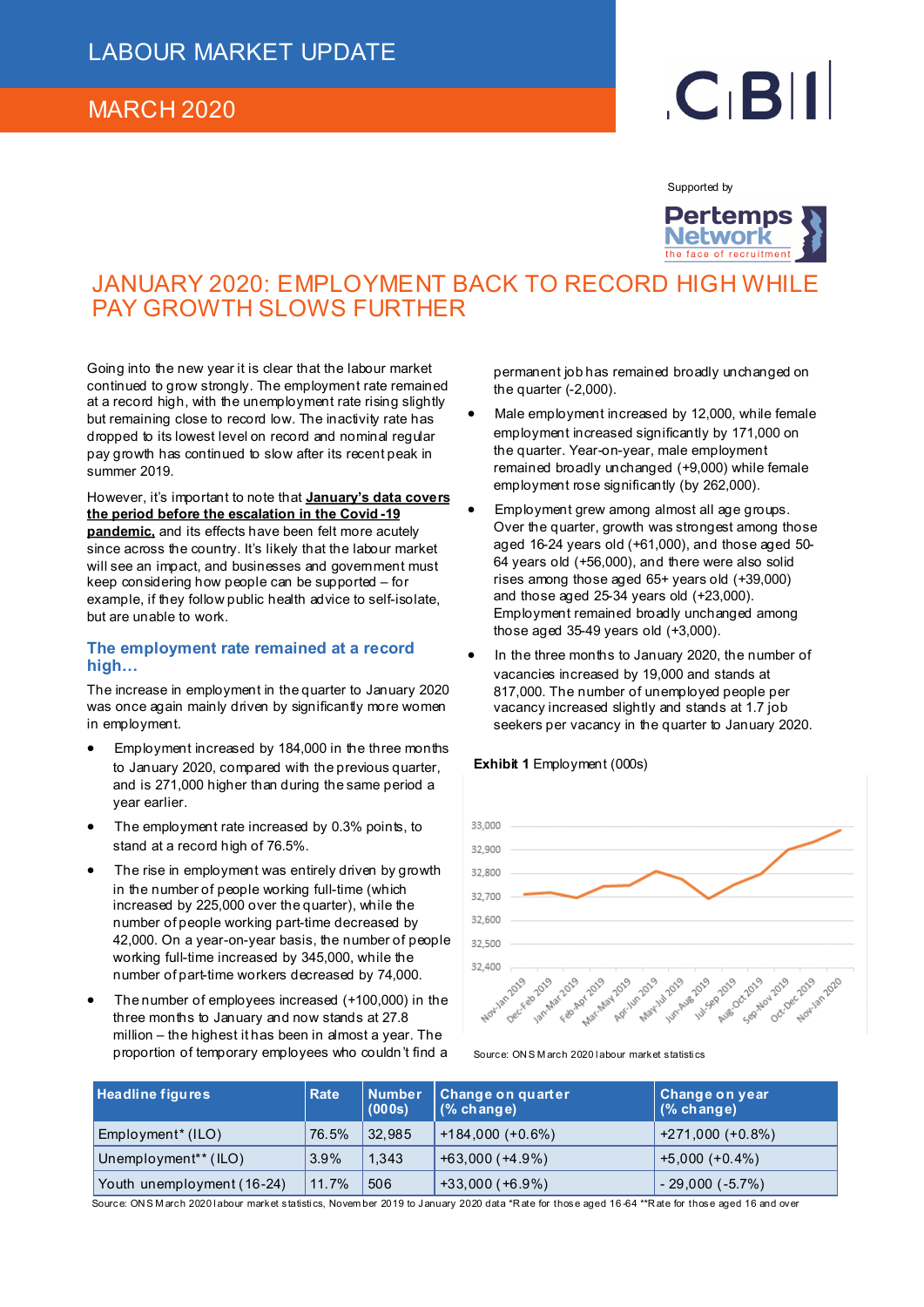• Overall, the data for the 3 months to January painted a picture of a continually tight labour market. However, this was prior to the escalation of the Covid-19 outbreak, the effects of which are likely to be felt more acutely across the economy in the coming weeks.

#### **…and the unemployment rate stayed at close to a record low**

The unemployment rate has increased slightly on the previous quarter, while the inactivity rate remained at a record low.

- In the three months to January 2020, unemployment increased by 63,000 on the quarter and stood at 1.34 million. On a year-on-year basis, the number of unemployed people was broadly unchanged (+5,000).
- The unemployment rate stood at 3.9%, up by 0.2% points on the previous quarter.
- This could have been related to a sharp fall in the number of those registered as economically inactive (not available and/or not looking for work), which has decreased significantly (-175,000) compared with the previous quarter, and on a year earlier (by 118,000).
- The inactivity rate is at a record low of 20.4%, down by 0.4% points on the quarter and down by 0.3% points on the previous year.
- Male unemployment increased by 33,000, while female unemployment increased by 29,000 in the three months to January. On the year, male unemployment increased by 20,000 and female unemployment decreased by 15,000.

#### **Mixed picture for employment in the regions...**

In the last quarter employment has grown the strongest in London and in Scotland.

 $\triangle$   $\triangle$  $4.2$  $4.0$ 38  $36$ Ause Seption February 2019 lunchue zong Dec.Feb 2013 Jan-Mar 2019 Apr 2019 Apr 1019 April May May 14th 2019 1411-Sep 2019 Seption 2019 Occlose Nov.10 Nov-Jan 2020 whan 2019

**Exhibit 2** Unemployment (%) **Exhibit 3** Employment change by regions & nations (000s)

Source: ON S M arch 2020 l abour market statisti cs

- In the three months to January 2020, employment increased in London (+115,000) and Scotland (+31,000), the North West (+15,000), the East Midlands (+15,000), and the South East (+13,000).
- Employment remained broadly unchanged in Northern Ireland (-3,000), Wales (0), the South West (+1,000), the East of England (+4,000), the West Midlands (+5,000) and the North East (+9,000).
- Employment decreased in Yorkshire and The Humber (-20,000).

#### **… while unemployment remained broadly unchanged in most regions**

- In the three months to January 2020, unemployment increased in the North West (+16,000) and Yorkshire and The Humber (+13,000).
- Unemployment remained broadly unchanged in Scotland (-4,000), Wales (-3,000), Northern Ireland (+1,000), the West Midlands (+1,000), the North East (+1,000), London (+3,000), the South East (+7,000), the East Midlands (+8,000), the East (+9,000) and the South West (+10,000).

#### **Pay growth slowed further**

- Nominal regular pay growth (excl. bonuses and before adjusting for inflation) was 3.1% on the year in the three months to January 2020, down by 0.1% points on December 2019. It has been slowing for 6 consecutive months since its last peak in mid-2019 (3.9% in June/July).
- In the three months to January, nominal regular pay decreased in the private sector (down by 0.2% points) and stood at 3.0%, as well as in the public sector (down by 0.2% points) and stood at 3.2%.



Source: ON S M arch 2020 l abour market statisti cs, show n as quarter on quar ter changes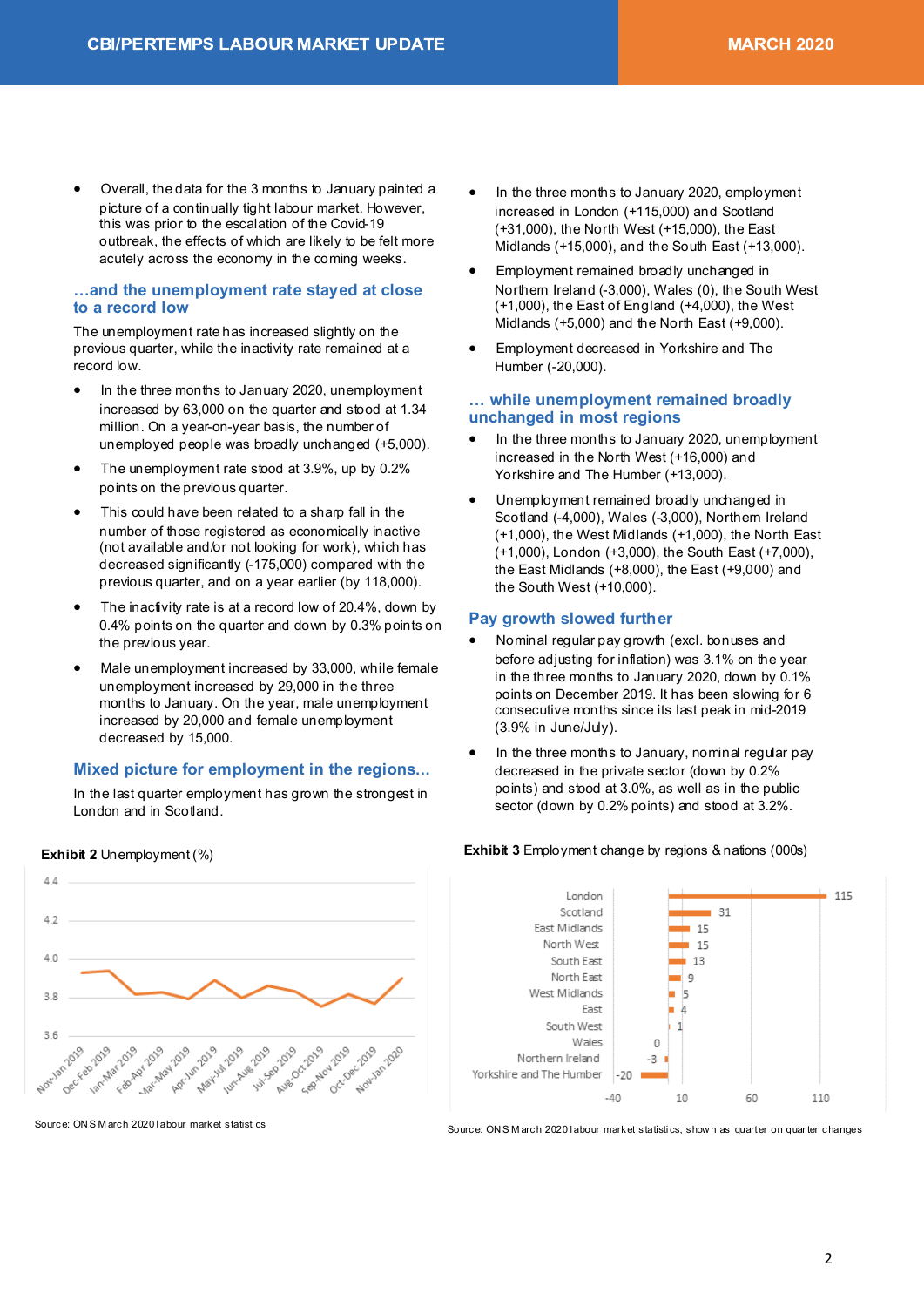#### Jobs growth was concentrated in a few industries in Q4 2019

- Construction (+44,000), real estate (+31,000) and  $\bullet$ accommodation & food services (+21.000) registered the largest increase in workforce jobs in the three months to December 2019.
- Jobs in professional scientific activity (-22,000), human health (-15,000) and manufacturing (-

- $\bullet$ Looking across the private sector, pay growth was strongest in finance (+3.5% - down by 0.7% points) and services as a whole (+3.2% - down by 1.0% points), followed by construction (+2.7% - down by 0.8% points), manufacturing (+2.4% - down by 0.4% points) and wholesaling, retailing & hospitality (+2.0% - up by 0.5% points).
- Real regular pay (excl. bonuses and adjusting for  $\bullet$ CPIH inflation) increased by 1.5% on a year ago (on the less volatile three-month rolling basis) - down by 0.2% points on December 2019.